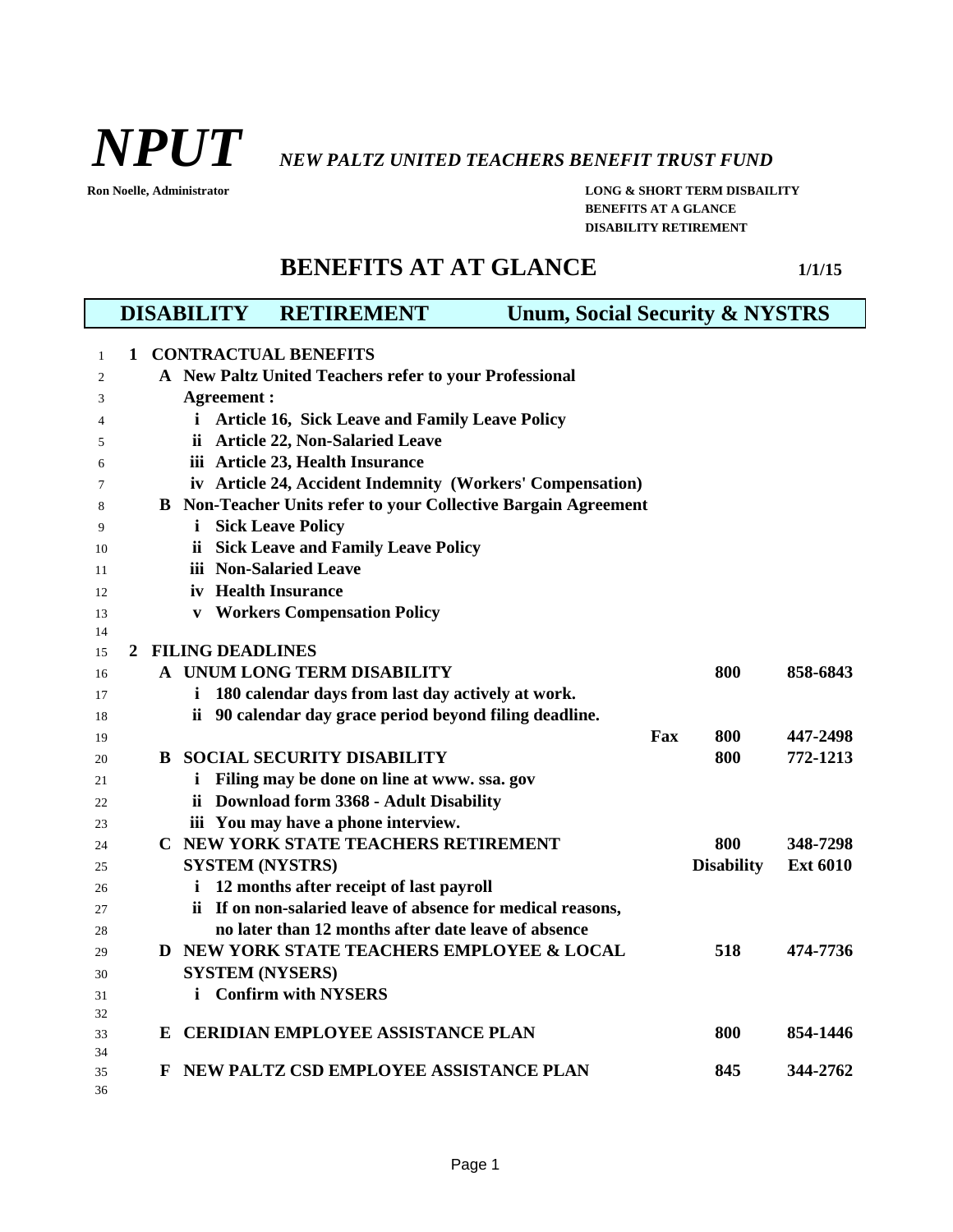|          |                                                               |  | <b>DISABILITY</b>  | <b>RETIREMENT</b>                                                     | <b>Unum, Social Security &amp; NYSTRS</b>                          |     |          |  |
|----------|---------------------------------------------------------------|--|--------------------|-----------------------------------------------------------------------|--------------------------------------------------------------------|-----|----------|--|
| 37       |                                                               |  |                    |                                                                       |                                                                    |     |          |  |
| 38       | 3                                                             |  |                    | WHICH AGENCY DO YOU FILE WITH FIRST?                                  |                                                                    |     |          |  |
| 39       |                                                               |  |                    | A If you have little or no sick leave or access to a sick bank to     |                                                                    |     |          |  |
| 40       | provide income while the decision is pending then filing with |  |                    |                                                                       |                                                                    |     |          |  |
| 41       |                                                               |  |                    |                                                                       | Unum is probably the fastest way to provide a source of income.    |     |          |  |
| 42       |                                                               |  |                    | i Benefits will be available 180 days from your last day of           |                                                                    |     |          |  |
| 43       |                                                               |  | work.              |                                                                       |                                                                    |     |          |  |
| 44       |                                                               |  |                    | <b>B</b> Filing with Social Security or the NYS Retirement System can |                                                                    |     |          |  |
| 45       |                                                               |  |                    | take about as long. The rule of thumb is about 8 months.              |                                                                    |     |          |  |
| 46       |                                                               |  |                    | NYS Disability benefts are available from your last day of            |                                                                    |     |          |  |
| 47       |                                                               |  | work.              |                                                                       |                                                                    |     |          |  |
| 48       |                                                               |  |                    | ii Social Security benefits are available from your filing date       |                                                                    | 800 | 772-1213 |  |
| 49       |                                                               |  |                    | less a five (5) month waiting period (deductible).                    |                                                                    |     |          |  |
| 50       |                                                               |  |                    |                                                                       |                                                                    |     |          |  |
| 51       | 4                                                             |  |                    | WHAT ABOUT CONTINUATION OF HEALTH INSURANCE                           |                                                                    |     |          |  |
| 52       |                                                               |  |                    |                                                                       | A If you file ONLY with Unum and/or Social Security for Disability |     |          |  |
| 53       |                                                               |  |                    | then the District contribution to your health insurance               |                                                                    |     |          |  |
| 54       |                                                               |  |                    | terminates. It is 5 % of the individual plan premium and 10 %         |                                                                    |     |          |  |
| 55       |                                                               |  |                    | of the family plan premium.                                           |                                                                    |     |          |  |
| 56       |                                                               |  |                    | B If you file with NYSTRS for Disability Retirement and it is         |                                                                    |     |          |  |
| 57       |                                                               |  |                    | approved then the District continues your health insurance            |                                                                    |     |          |  |
| 58       |                                                               |  |                    | into retirement n the same basis as that of an active member.         |                                                                    |     |          |  |
| 59       |                                                               |  |                    |                                                                       |                                                                    |     |          |  |
| 60       | 5                                                             |  |                    | <b>WHEN DO BENEFITS BECOME EFFECTIVE?</b>                             |                                                                    |     |          |  |
| 61       |                                                               |  |                    | A Unum benefits become effective when continuation of income          |                                                                    |     |          |  |
| 62       |                                                               |  | options terminate. |                                                                       |                                                                    |     |          |  |
| 63       |                                                               |  | i.                 | While receiving sick leave / Worker Compensation benefits             |                                                                    |     |          |  |
| 64       |                                                               |  |                    | beyond the 180 day elimination period the Unum benefits               |                                                                    |     |          |  |
| 65       |                                                               |  |                    |                                                                       | will not be paid until the continuation of income terminates.      |     |          |  |
| 66       |                                                               |  |                    | <b>B</b> Overlapping benefits are not allowed.                        |                                                                    |     |          |  |
| 67       |                                                               |  | i.                 | While receiving sick leave / Worker Compensation benefits             |                                                                    |     |          |  |
| 68       |                                                               |  |                    | beyond the 180 day elimination period the Unum benefits               |                                                                    |     |          |  |
| 69       |                                                               |  |                    |                                                                       | will not be paid until the continuation of income terminates.      |     |          |  |
| 70       |                                                               |  |                    | C Overlapping benefits must be reimbursed to Unum                     |                                                                    |     |          |  |
| 71       |                                                               |  |                    |                                                                       | <i>i</i> Once group benefit agencies other than Unum are providing |     |          |  |
| 72       |                                                               |  |                    |                                                                       | support. Any overlapping benefits must be returned to Unum.        |     |          |  |
| 73       |                                                               |  |                    | ii Any personal individual disability plan will not reduce the        |                                                                    |     |          |  |
| 74       |                                                               |  |                    | Unum benefit.                                                         |                                                                    |     |          |  |
| 75       |                                                               |  |                    | D Unum minimum benefit.                                               |                                                                    |     |          |  |
| 76       |                                                               |  | i.                 | Once all overlapping benefits are in place the minimum                |                                                                    |     |          |  |
| 77       |                                                               |  |                    | benefit paid by Unum is 10 %.                                         |                                                                    |     |          |  |
| 78       |                                                               |  |                    |                                                                       |                                                                    |     |          |  |
| 79<br>80 |                                                               |  |                    |                                                                       |                                                                    |     |          |  |
| 81       |                                                               |  |                    |                                                                       |                                                                    |     |          |  |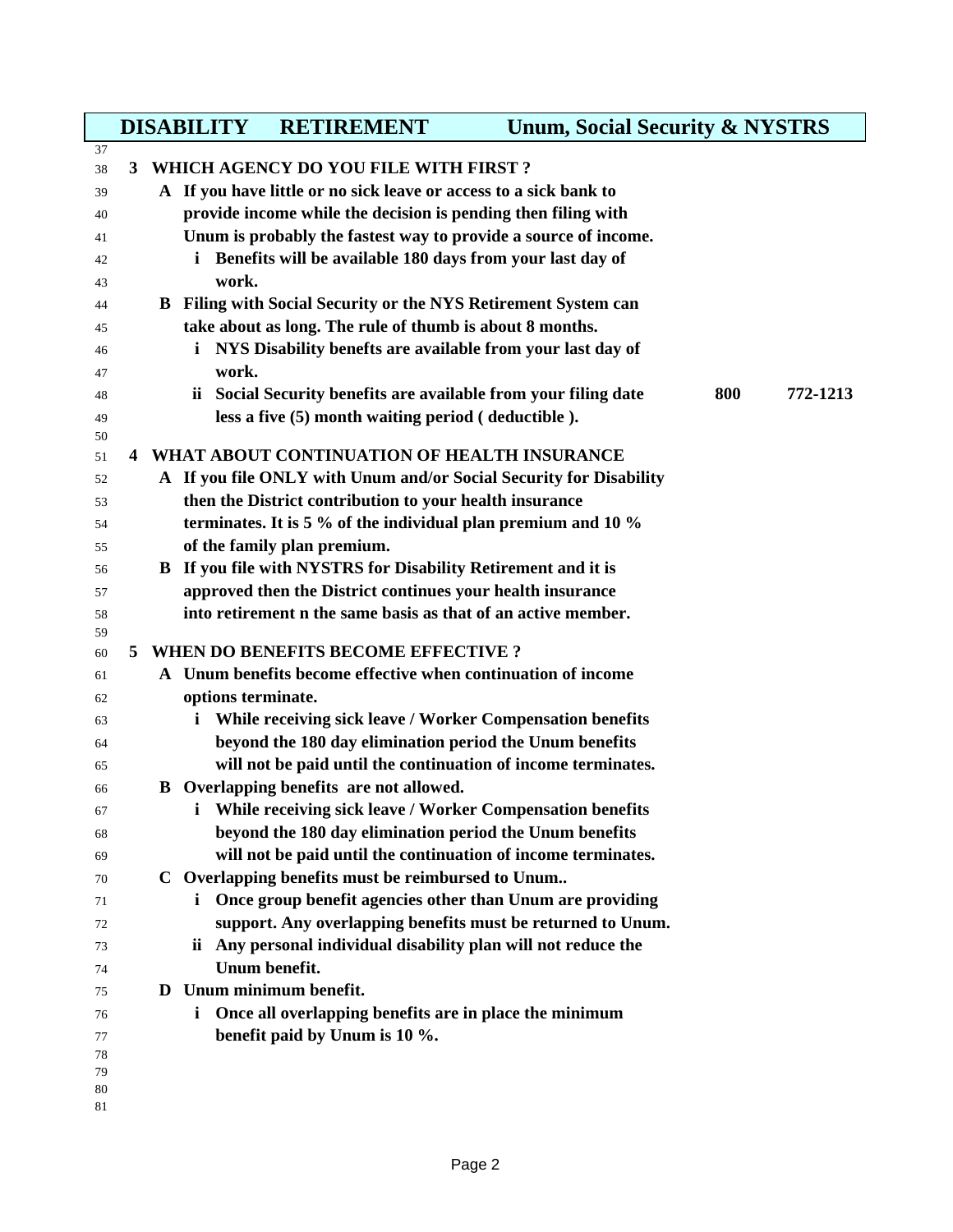**DISABILITY RETIREMENT Unum, Social Security & NYSTRS**

| 82         |  |   |                                                                                                     |     |          |
|------------|--|---|-----------------------------------------------------------------------------------------------------|-----|----------|
| 83         |  |   | <b>6 FILING A CLAIM</b>                                                                             |     |          |
| 84         |  |   | A Unum Long Term Disability (LTD)                                                                   |     |          |
| 85         |  |   | i Refer to your Long Term Disability (LTD) Policy with Unum                                         |     |          |
| 86         |  |   | <b>Insurance or contact your Benefits Administrator</b>                                             |     |          |
| 87         |  |   | ii Secure a Unum LTD Claim Form to be completed by :                                                |     |          |
| 88         |  |   | <b>You as the Claimant</b>                                                                          |     |          |
| 89         |  |   | <b>Your Physician(s)</b><br>Make sure they send a copy to you.                                      |     |          |
| 90         |  |   | <b>Your Employer</b><br>Make sure they send a copy to you.                                          |     |          |
| 91         |  |   | a Confirm sections 5 and 6                                                                          |     |          |
| 92         |  |   | b In section 6, the portion of the premium paid by the                                              |     |          |
| 93         |  |   | employer or your Trust is TAXABLE                                                                   |     |          |
| 94         |  |   | iii If you have questions ask your Trust Administrator or call :                                    | 800 | 858-6843 |
| 95         |  |   | iv File your claim form with Unum Insurance                                                         |     |          |
| 96         |  |   | <b>Portland Customer Care Center</b>                                                                |     |          |
| 97         |  |   | PO Box 9500<br><b>Portland</b><br><b>ME</b><br>04104-5058                                           |     |          |
| 98         |  |   | OR Fax your claim form to                                                                           | 800 | 447-2498 |
| 99         |  | V | You will be contacted, in writing, if any of the claim form,                                        |     |          |
| 100        |  |   | information is missing / incomplete.                                                                |     |          |
| 101        |  |   | a If information is missing, call the employer or doctor(s)                                         |     |          |
| 102        |  |   | and ask that they forward the information as soon as                                                |     |          |
| 103        |  |   | possible and send you a copy.                                                                       |     |          |
| 104        |  |   | vi When all data is received by Unum, they will advise you.                                         |     |          |
| 105        |  |   | The information will be reviewed by the company in order                                            |     |          |
| 106        |  |   | to render a decision on your claim.<br>vii If your claim is approved, you will be advised as to how |     |          |
| 107        |  |   | much is due you and when the payments will be made.                                                 |     |          |
| 108        |  |   | If your elimination period has expired and you are not                                              |     |          |
| 109        |  |   | using sick leave beyond that point then payments will be                                            |     |          |
| 110<br>111 |  |   | retroactive to the end of the elimination period.                                                   |     |          |
| 112        |  |   | If your elimination period has expired and you are using                                            |     |          |
| 113        |  |   | paid sick leave then the Unum benefit will commence when                                            |     |          |
| 114        |  |   | you stop using sick leave.                                                                          |     |          |
| 115        |  |   | viii If your claim is denied, Unum will provide reason for the                                      |     |          |
| 116        |  |   | denial. Before calling Unum's representative share the                                              |     |          |
| 117        |  |   | decision with your Trust Administrator.                                                             |     |          |
| 118        |  |   | a Check with your doctors as to whether they were                                                   |     |          |
| 119        |  |   | contacted or not by Unum. This is especially important                                              |     |          |
| 120        |  |   | if Unum's decision makes note of insufficient information                                           |     |          |
| 121        |  |   | or testing by the doctor(s).                                                                        |     |          |
| 122        |  |   | ix You have a right to at least one (1) appeal. Before appealing                                    |     |          |
| 123        |  |   | it is necessary to search out what Unum based its decision                                          |     |          |
| 124        |  |   | on and what steps Unum took in reviewing the information                                            |     |          |
| 125        |  |   | provided. What information is need to render an affirmative                                         |     |          |
| 126        |  |   | decision.                                                                                           |     |          |
|            |  |   |                                                                                                     |     |          |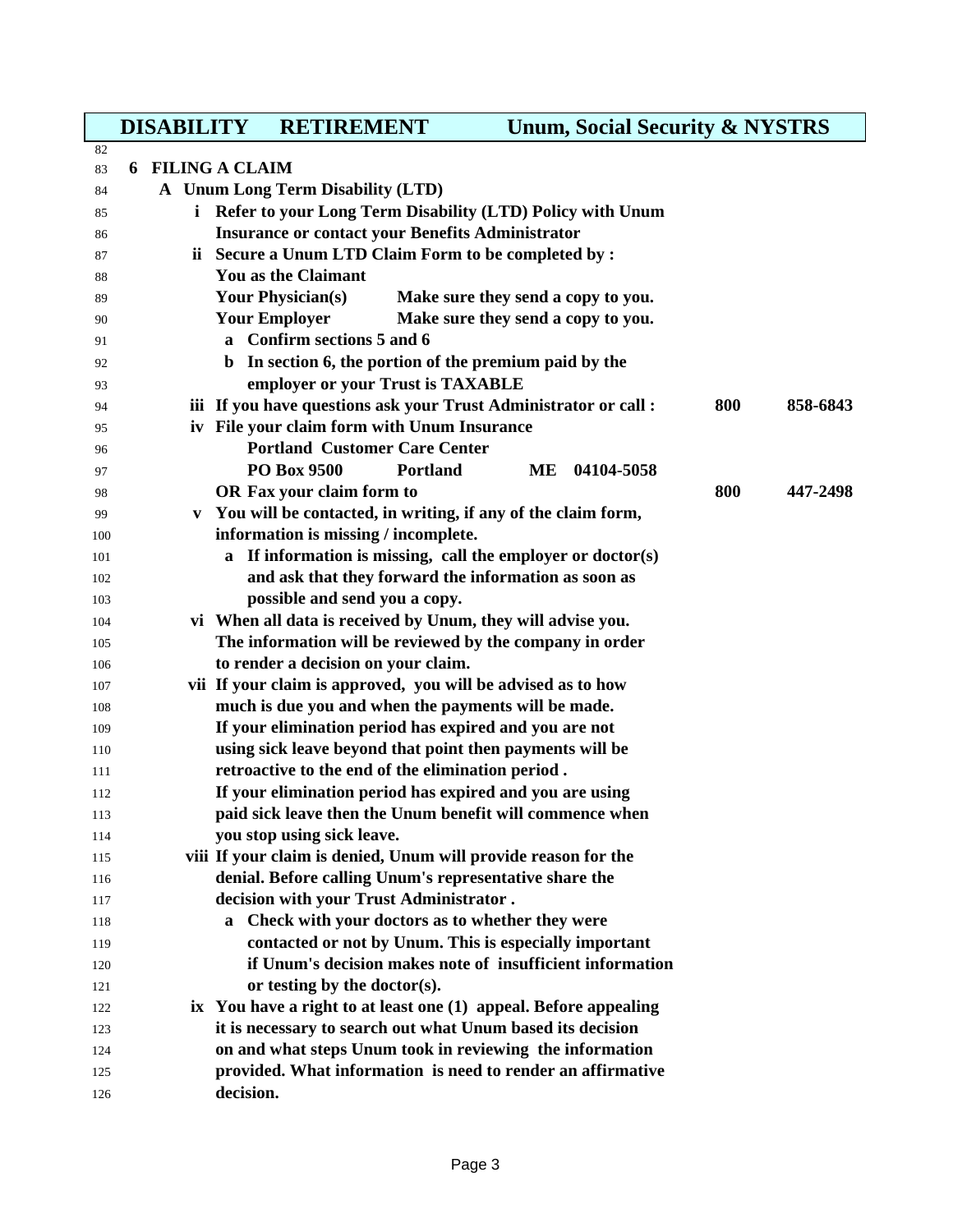|            |    | <b>DISABILITY</b>       | <b>RETIREMENT</b>                                                  | <b>Unum, Social Security &amp; NYSTRS</b> |     |          |  |
|------------|----|-------------------------|--------------------------------------------------------------------|-------------------------------------------|-----|----------|--|
| 127        |    |                         |                                                                    |                                           |     |          |  |
| 128        | 7  |                         | <b>ELIMINATION OR DEDUCTIBLE PERIOD</b>                            |                                           |     |          |  |
| 129        |    |                         | A The elimination period commences with the last day worked.       |                                           |     |          |  |
| 130        |    |                         | 180 calendar days from the last day worked you are due             |                                           |     |          |  |
| 131        |    |                         | benefits from Unum if your claim is approved.                      |                                           |     |          |  |
| 132        |    | i                       | Your use of personal sick days / sick bank during the              |                                           |     |          |  |
| 133        |    |                         | elimination period is acceptable.                                  |                                           |     |          |  |
| 134        |    |                         | ii The summer months count toward the elimination period.          |                                           |     |          |  |
| 135        |    |                         | iii Once you have met the elimination period, you are due          |                                           |     |          |  |
| 136        |    |                         | benefits from Unum, however, you may continue to use               |                                           |     |          |  |
| 137        |    |                         | sick leave thereby postponing the onset of Unum benefits           |                                           |     |          |  |
| 138        |    |                         | until you terminate the use of sick leave.                         |                                           |     |          |  |
| 139<br>140 | 8. | <b>TAXABLE BENEFITS</b> |                                                                    |                                           |     |          |  |
| 141        |    |                         | A Some or all of you benefit is taxable. If your employer or Trust |                                           |     |          |  |
| 142        |    |                         | pays the entire LTD premium then 100 % of the benefits are         |                                           |     |          |  |
| 143        |    |                         | taxable. If you pay 75 % of the premium and your employer or       |                                           |     |          |  |
| 144        |    |                         | Trust pays 25 % of the premium then 25 % is taxable.               |                                           |     |          |  |
| 145        |    |                         |                                                                    |                                           |     |          |  |
| 146        | 9  |                         | <b>SOCIAL SECURITY DISABILITY</b>                                  |                                           |     |          |  |
| 147        |    |                         | A If the claim is approved, Unum may demand that you apply for     |                                           |     |          |  |
| 148        |    |                         | Social Security Disability. Unum will provide this service         |                                           |     |          |  |
| 149        |    |                         | through an agency called Genex at no cost to you. The Social       |                                           |     |          |  |
| 150        |    |                         | Security benefit reduces the Unum liability.                       |                                           |     |          |  |
| 151        |    |                         | B Unum will estimate the Social Security benefit and reduce their  |                                           |     |          |  |
| 152        |    |                         | benefit to you by that amount so that when Social Security         |                                           |     |          |  |
| 153        |    |                         | Disability becomes effective you don't owe them the Social         |                                           |     |          |  |
| 154        |    |                         | Security Benefits paid for the overlapping period.                 |                                           |     |          |  |
| 155        |    |                         | C You are still receiving the same total benefit except from two   |                                           |     |          |  |
| 156        |    | sources.                |                                                                    |                                           |     |          |  |
| 157        |    |                         | D Filing for Social Security may be done on the internet at        |                                           |     |          |  |
| 158        |    |                         | www.ssa.gov                                                        | Download form 3368 - Adult Disability.    |     |          |  |
| 159        |    |                         | You may have a phone interview at an appointed time.               |                                           |     |          |  |
| 160        |    | For information call    |                                                                    |                                           | 800 | 772-1213 |  |
| 161        |    |                         |                                                                    |                                           |     |          |  |
| 162        |    |                         | 10 NYS TEACHER RETIREMENT SYSTEM DISABILITY                        |                                           |     |          |  |
| 163        |    |                         | A If you have less than 20 years service you get 1/3 of your Final |                                           |     |          |  |
| 164        |    |                         | <b>Average Salary (FAS).</b>                                       |                                           |     |          |  |
| 165        |    |                         | B If you have 20 or more years then you get 1 2/3% per year of     |                                           |     |          |  |
| 166        |    |                         | service times your FAS.<br>C There is no age reduction applied.    |                                           |     |          |  |
| 167        |    |                         | Tier 3 and 4 members may file on either Tier.                      |                                           |     |          |  |
| 168        |    | D.<br>i.                | If you file on Tier 3 (Article 14) then you don't need to file     |                                           |     |          |  |
| 169        |    |                         | any medical information as the decision rendered by Social         |                                           |     |          |  |
| 170        |    |                         | Security is what is used here. If at a later date, Social Security |                                           |     |          |  |
| 171        |    |                         | finds you not disabled the same would be true with TRS.            |                                           |     |          |  |
| 172        |    |                         |                                                                    |                                           |     |          |  |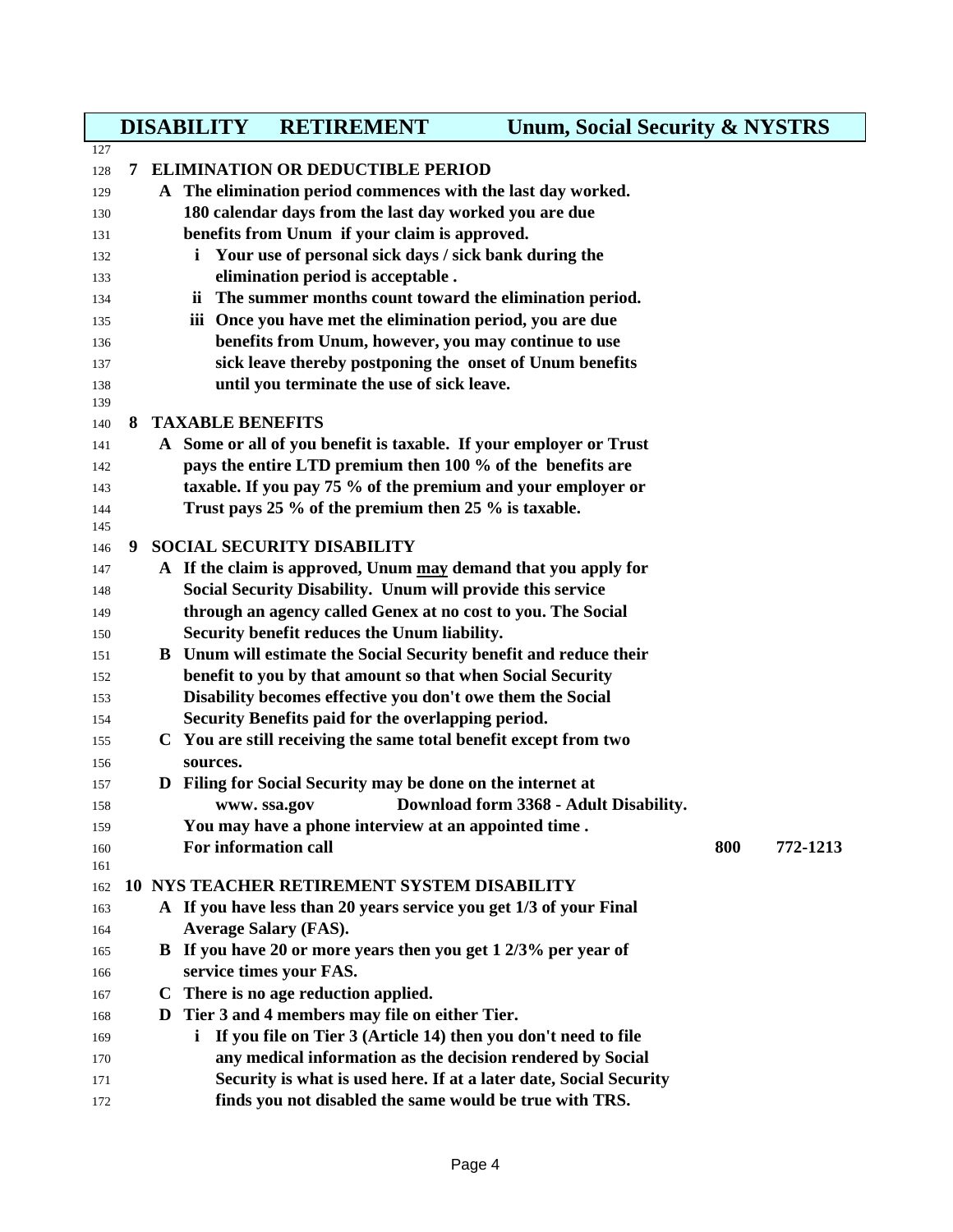|            | <b>DISABILITY</b>                                                                                                        | <b>RETIREMENT</b>                                                          | <b>Unum, Social Security &amp; NYSTRS</b> |        |    |        |                |  |  |  |
|------------|--------------------------------------------------------------------------------------------------------------------------|----------------------------------------------------------------------------|-------------------------------------------|--------|----|--------|----------------|--|--|--|
| 173<br>174 |                                                                                                                          |                                                                            |                                           |        |    |        |                |  |  |  |
| 175        | ii If you file under Tier 4 (Article 15) then you submit medical<br>information to the TRS medical board and they render |                                                                            |                                           |        |    |        |                |  |  |  |
| 176        | a decision.                                                                                                              |                                                                            |                                           |        |    |        |                |  |  |  |
| 177        | With NYSTRS Diability if approved you may not be gainfully<br>E.                                                         |                                                                            |                                           |        |    |        |                |  |  |  |
| 178        | employed in any occupation.                                                                                              |                                                                            |                                           |        |    |        |                |  |  |  |
| 179        | i Review and understand this definition as you may have to                                                               |                                                                            |                                           |        |    |        |                |  |  |  |
| 180        |                                                                                                                          | explain it to you doctor before he/she commits to a                        |                                           |        |    |        |                |  |  |  |
| 181        |                                                                                                                          | determination of total disability.                                         |                                           |        |    |        |                |  |  |  |
| 182        |                                                                                                                          | ii STANDARD FOR DETERMINING DISABILITY RETIREMENT                          |                                           |        |    |        |                |  |  |  |
| 183        |                                                                                                                          | In order for a member to be entitled to disability retirement,             |                                           |        |    |        |                |  |  |  |
| 184        | it must be determined that the member is totally and                                                                     |                                                                            |                                           |        |    |        |                |  |  |  |
| 185        |                                                                                                                          | permanently disabled and that member was so disabled at                    |                                           |        |    |        |                |  |  |  |
| 186        | the time he or she ceased performance of duties. To be                                                                   |                                                                            |                                           |        |    |        |                |  |  |  |
| 187        |                                                                                                                          | deemed totally disabled it must be concluded that the                      |                                           |        |    |        |                |  |  |  |
| 188        |                                                                                                                          | member is physically or mentally incapacitated for the                     |                                           |        |    |        |                |  |  |  |
| 189        |                                                                                                                          | performance of gainful employment. Gainful employment                      |                                           |        |    |        |                |  |  |  |
| 190        |                                                                                                                          | shall be physical and/or mental activity which a member is                 |                                           |        |    |        |                |  |  |  |
| 191        |                                                                                                                          | regularly able to engage in as a means of earning a living.                |                                           |        |    |        |                |  |  |  |
| 192        |                                                                                                                          | To be deemed permanently disabled, the condition must be                   |                                           |        |    |        |                |  |  |  |
| 193        | such to justify a deduction that the end of the disability                                                               |                                                                            |                                           |        |    |        |                |  |  |  |
| 194        | cannot be foreseen for at least one year. In addition, total                                                             |                                                                            |                                           |        |    |        |                |  |  |  |
| 195        | disability is not permanent if, during the period for which                                                              |                                                                            |                                           |        |    |        |                |  |  |  |
| 196        | recovery is sought or at any time thereafter, the member<br>may alleviate or control the condition by availing himself   |                                                                            |                                           |        |    |        |                |  |  |  |
| 197<br>198 |                                                                                                                          | or herself of a standard treatment which is not inherently                 |                                           |        |    |        |                |  |  |  |
| 199        |                                                                                                                          | dangerous. The member shall have the burden of establishing                |                                           |        |    |        |                |  |  |  |
| 200        |                                                                                                                          | all of the foregoing to the satisfaction of the Retirement                 |                                           |        |    |        |                |  |  |  |
| 201        | Board.                                                                                                                   |                                                                            |                                           |        |    |        |                |  |  |  |
| 202        |                                                                                                                          |                                                                            |                                           |        |    |        |                |  |  |  |
| 203        | <b>11 DISABILITY BENEFIT</b>                                                                                             |                                                                            |                                           |        |    |        |                |  |  |  |
| 204        |                                                                                                                          | A Example of Salary prior to Disability                                    |                                           |        | \$ | 60,000 |                |  |  |  |
| 205        |                                                                                                                          | Unum benefit is 70 % of Salary (12 months prior to disability)             |                                           |        | \$ | 42,000 | $(*)$          |  |  |  |
| 206        |                                                                                                                          | <b>Estimated Social Security Benefit</b>                                   |                                           |        | \$ | 18,000 |                |  |  |  |
| 207        |                                                                                                                          | <b>Unum Benefit reduced by Social Security</b>                             |                                           |        | \$ | 24,000 | $(*)$          |  |  |  |
| 208        | <b>NYTRS Disability</b>                                                                                                  |                                                                            |                                           |        | \$ | 18,810 | $(**)$         |  |  |  |
| 209        |                                                                                                                          | <b>Unum Benefit reduced by NYS Disability</b><br>Minimum Unum Benefit 10 % | \$                                        | 3,600  | \$ | 5,190  | $(*)$<br>$(*)$ |  |  |  |
| 210<br>211 | <b>Final Benefit</b>                                                                                                     |                                                                            |                                           |        | \$ | 42,000 |                |  |  |  |
| 212        |                                                                                                                          |                                                                            |                                           |        |    |        |                |  |  |  |
| 213        | <b>NYSTRS Disability</b><br>В                                                                                            |                                                                            |                                           |        |    |        |                |  |  |  |
| 214        |                                                                                                                          | <b>Final Average Salary (FAS)</b>                                          | 3 Year Average                            |        | \$ | 57,000 |                |  |  |  |
| 215        |                                                                                                                          | Not eligible for service retirement,                                       | 33 % of FAS                               |        |    | 33%    |                |  |  |  |
| 216<br>217 |                                                                                                                          | <b>Disability Retiree Pension</b>                                          | \$                                        | 18,810 |    |        |                |  |  |  |